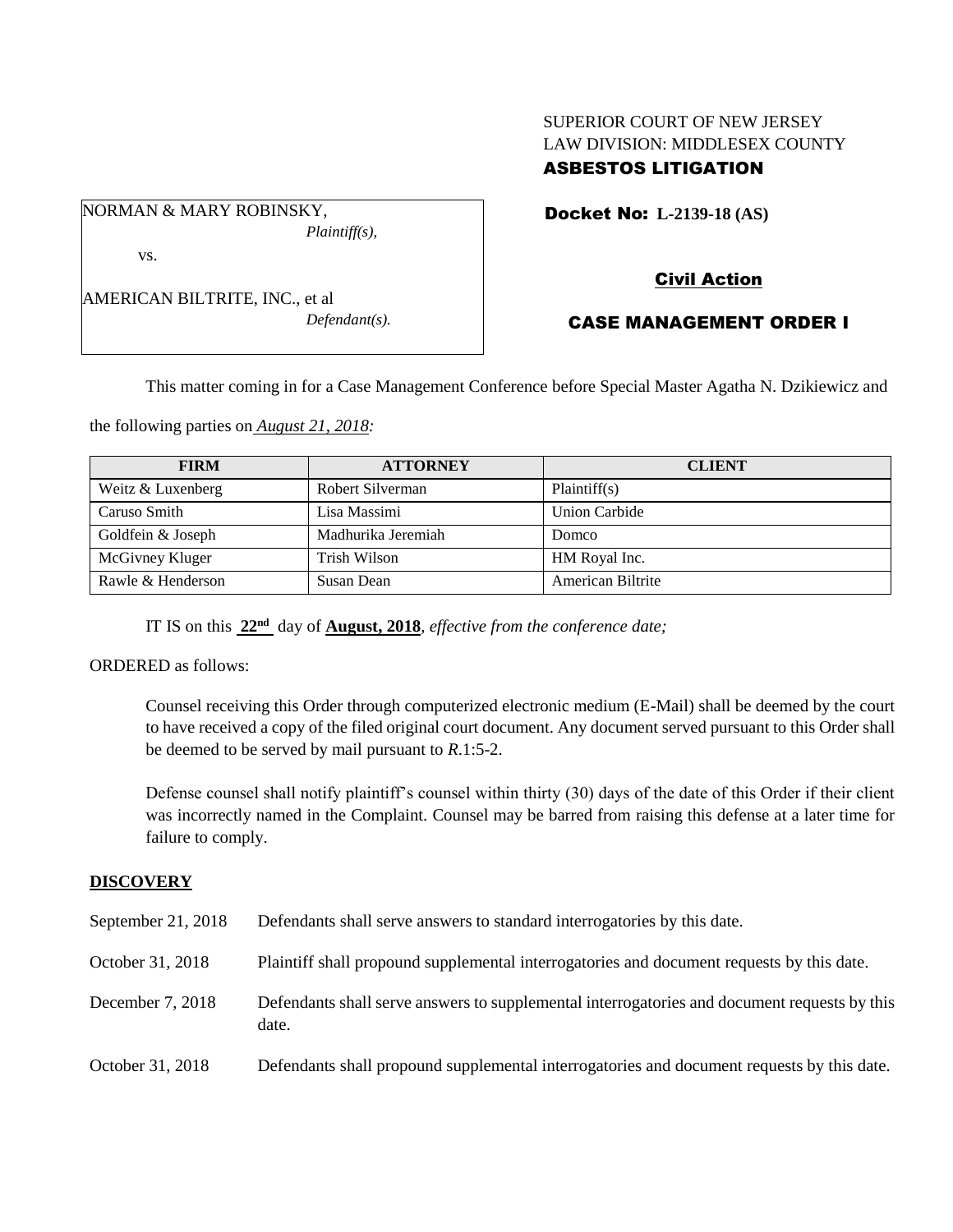| December 7, 2018  | Plaintiff shall serve answers to supplemental interrogatories and document requests by this<br>date.                                                                                                        |
|-------------------|-------------------------------------------------------------------------------------------------------------------------------------------------------------------------------------------------------------|
| February 15, 2019 | Fact discovery, including depositions, shall be completed by this date. Plaintiff's counsel shall<br>contact the Special Master within one week of this deadline if all fact discovery is not<br>completed. |
| February 15, 2019 | Depositions of corporate representatives shall be completed by this date.                                                                                                                                   |

#### **EARLY SETTLEMENT**

April 26, 2019 Settlement demands shall be served on all counsel and the Special Master by this date.

#### **SUMMARY JUDGMENT MOTION PRACTICE**

| April 26, 2019 | Plaintiff's counsel shall advise, in writing, of intent not to oppose motions by this date. |
|----------------|---------------------------------------------------------------------------------------------|
| May 10, 2019   | Summary judgment motions shall be filed no later than this date.                            |
| June 7, 2019   | Last return date for summary judgment motions.                                              |

#### **MEDICAL DEFENSE**

| April 15, 2019 | Plaintiff shall serve medical expert reports by this date.                                                                                                                                                                                               |
|----------------|----------------------------------------------------------------------------------------------------------------------------------------------------------------------------------------------------------------------------------------------------------|
| April 15, 2019 | Upon request by defense counsel, plaintiff is to arrange for the transfer of pathology specimens<br>and x-rays, if any, by this date.                                                                                                                    |
| July 26, 2019  | Defendants shall identify its medical experts and serve medical reports, if any, by this date. In<br>addition, defendants shall notify plaintiff's counsel (as well as all counsel of record) of a<br>joinder in an expert medical defense by this date. |

#### **LIABILITY EXPERT REPORTS**

| April 15, 2019 | Plaintiff shall identify its liability experts and serve liability expert reports or a certified expert<br>statement by this date or waive any opportunity to rely on liability expert testimony. |
|----------------|---------------------------------------------------------------------------------------------------------------------------------------------------------------------------------------------------|
| July 26, 2019  | Defendants shall identify its liability experts and serve liability expert reports, if any, by this<br>date or waive any opportunity to rely on liability expert testimony.                       |

#### **EXPERT DEPOSITIONS**

August 23, 2019 Expert depositions shall be completed by this date. To the extent that plaintiff and defendant generic experts have been deposed before, the parties seeking that deposition in this case must file an application before the Special Master and demonstrate the necessity for that deposition. To the extent possible, documents requested in a deposition notice directed to an expert shall be produced three days in advance of the expert deposition. The expert shall not be required to produce documents that are readily accessible in the public domain.

 $\_$  ,  $\_$  ,  $\_$  ,  $\_$  ,  $\_$  ,  $\_$  ,  $\_$  ,  $\_$  ,  $\_$  ,  $\_$  ,  $\_$  ,  $\_$  ,  $\_$  ,  $\_$  ,  $\_$  ,  $\_$  ,  $\_$  ,  $\_$  ,  $\_$  ,  $\_$  ,  $\_$  ,  $\_$  ,  $\_$  ,  $\_$  ,  $\_$  ,  $\_$  ,  $\_$  ,  $\_$  ,  $\_$  ,  $\_$  ,  $\_$  ,  $\_$  ,  $\_$  ,  $\_$  ,  $\_$  ,  $\_$  ,  $\_$  ,